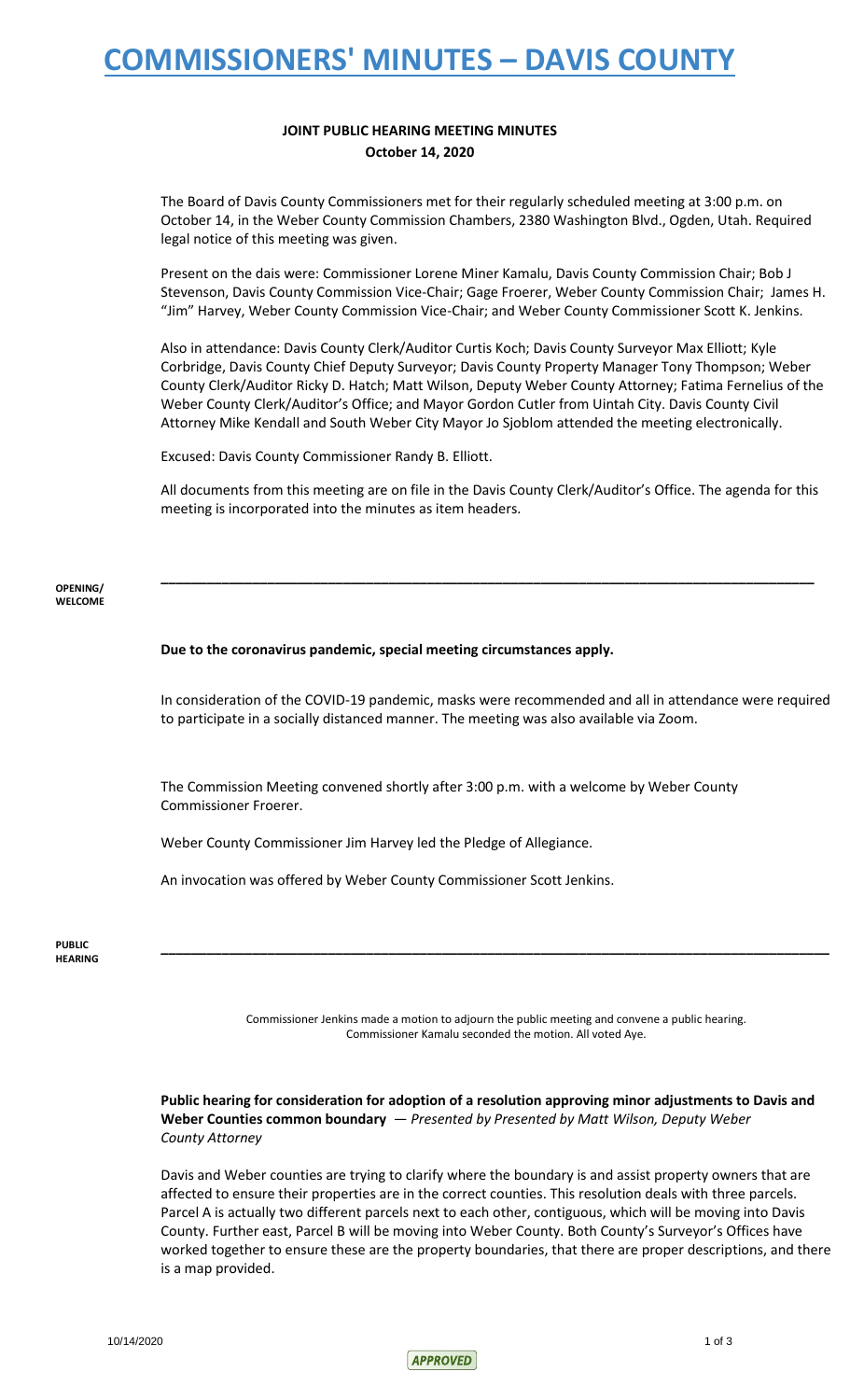## **COMMISSIONERS' MINUTES – DAVIS COUNTY**

*See Attachment B.*

There are questions about the validity of some old surveys, including one in 2002 revealing potential issues with the boundary line between Weber and Davis counties. The original line between the counties followed the Weber River, and many of the issues stem from the river changing course.

Weber County parcels 07-109-0025 and 07-109-0017 (previously referred to as Parcel A) currently lie south of the Weber River which, going back to that original description of the county boundaries, would put them in Davis County. Parcel 13-010-0016 (previously referred to as Parcel B) currently lies in Davis County but is north of I-84; there is no direct access from Davis County, which could cause issues with providing services.

Changing the boundaries will result in changes to where parcels are taxed, with a 3.3-acre piece going to Davis County and a 3.8-acre piece going to Weber County.

Commissioners are operating under statute in voting to move the boundary line. Additional steps include providing a confirmation of this action to the Lieutenant Governor's office. There is a difference in statute between making a minor boundary change versus a major boundary change. A minor boundary adjustment, pursuant to State Code § 17-2-209 and the Utah Constitution, is basically bringing the current property lines in congruence with the current county lines. A major change would require an election of both counties. This is a minor boundary change.

**\_\_\_\_\_\_\_\_\_\_\_\_\_\_\_\_\_\_\_\_\_\_\_\_\_\_\_\_\_\_\_\_\_\_\_\_\_\_\_\_\_\_\_\_\_\_\_\_\_\_\_\_\_\_\_\_\_\_\_\_\_\_\_\_\_\_\_\_\_\_\_\_\_\_\_\_\_\_\_\_\_\_\_\_\_\_\_\_**

#### **PUBLIC COMMENTS**

Members of the public were invited to make comments to Commissioners.

Uintah Mayor Gordon Cutler said he and South Weber Mayor Jo Sjoblom formed a committee, with citizen members from each city, which brought the communities together to make recommendations. They are pretty much in agreement with what is happening. He said city lines should stay the same, and there is precedent that a city can be in two different counties. He sees this as a two-part process: The County line is changed, and then the property owners will request to de-annex from a city and seek annexation into the city where they want to be.

He asked Commissioners to remember this is being done as a minor boundary change and that there are a lot of properties that need the County line cleaned up.

In response to a question, Mayor Cutler said there are no residential homes that would annex in. The annexation would take place with raw ground, which could possibly be built on in the future. There is discussion of taking property out of Uintah and into South Weber to develop an RV park. There is some property on the north side of the river, now in Davis County, that is going to have to be addressed in the future but is not under consideration in this meeting. Also in response to a question, the Mayor agreed that at some point a major boundary adjustment will have to happen.

Davis County Surveyor Max Elliott was asked to explain how changes in rivers can change boundaries. In the case of accretion, which is slow and gradual change, property, County, and State lines move with the river. In the case of avulsion, when a river changes course suddenly in one night, the line stays where it was even though the river moved.

Mayor Sjoblom, via Zoom, said she agreed with Mayor Cutler's comments. The two cities did form a committee, had a discussion, and are in complete agreement with those boundary changes. Now they need to take this to their cities as they haven't discussed boundary changes with them.

[Commissioner Jenkins left the meeting at approximately 3:30 p.m., prior to the vote on the resolution.]

Commissioner Harvey made a motion to adjourn the public hearing and reconvene as a public meeting. Commissioner Kamalu seconded the motion. All voted Aye.

**\_\_\_\_\_\_\_\_\_\_\_\_\_\_\_\_\_\_\_\_\_\_\_\_\_\_\_\_\_\_\_\_\_\_\_\_\_\_\_\_\_\_\_\_\_\_\_\_\_\_\_\_\_\_\_\_\_\_\_\_\_\_\_\_\_\_\_\_\_\_\_\_\_\_\_\_\_\_\_\_\_\_\_\_\_\_\_\_**